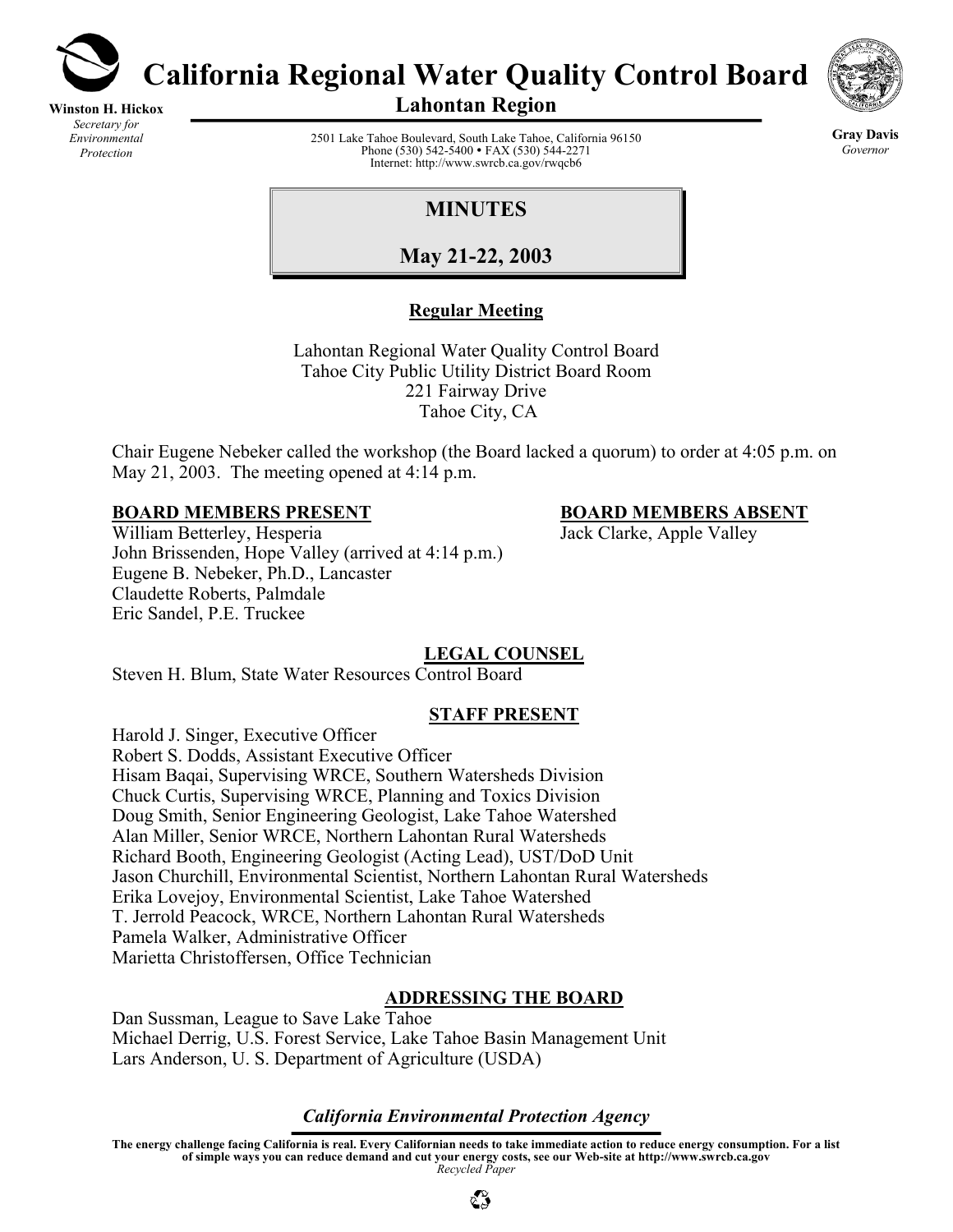#### **1. Executive Officer's Report**

Harold Singer highlighted the following items from the April written report:

- Item No. 1 Reorganization in the Lake Tahoe Office. The ratio of staff to first line supervisor was adjusted, and the geographical reorganization distributed the watershed workload more equitably.
- Item No.  $2 -$  Lake Tahoe in the News. Partnership provides public education on watershed protection in the Tahoe Basin.
- Item No.  $10 \text{Moiave River/El Mirage Dairy Issues}$ . Releases from the dairy have contaminated groundwater. The extent of the problem and corrective action has not been determined. The dairy owner will work with Board staff to minimize future activities that could impact groundwater.
- Item No. 11 Los Angeles County Sanitation District No. 14 (Lancaster) Board Meeting Follow-up. The Monitoring Plan proposal is due in August 2003. Waste discharge requirements (WDRs) allow the District one year to implement the proposal and submit the preliminary data along with a draft report. The final report is due in December 2003. An implementation plan for monitoring has been requested. Reviewing it would allow Board staff to: (1) determine if one year is an adequate period of time to complete the work or (2) determine that the work could be completed in a shorter period of time or (3) determine that one year is an inadequate amount of time to complete the work.

Report of Unauthorized Waste Discharges reviewed as follows:

- Los Angeles Department of Water and Power. A spill of treated sewage resulted in a pollution of the Los Angeles Aqueduct. This polluted aqueduct water was not delivered to customers. Due to the significance and cause of the violation an ACL will probably be recommended.
- North Tahoe Public Utility District (NTPUD). A spill of raw sewage into Lake Tahoe occurred and an ACL Complaint was issued. As a result of reviewing additional data submitted by NTPUD, a revised ACL was issued today. The District is expected to waive the hearing.

The following items from the May written report were reviewed as follows:

- Item No. 1 Status of Initial Filing and Annual Fee Structure and Item # 7 Administrative Civil Liabilities to be Imposed for Non-Payment of Permit Fees are related and were combined for discussion purposes. Because of the shortfall in the budget, the Governor is proposing that most core regulatory activites be conducted using increased fees instead of general funds. The State Board is determining the new fee structure, although the fee cap has been removed. Uncollected fees from over 200 dischargers statewide total approximately \$800,000. Of the total, Region 6 has 48 dischargers (22%), and \$90,000 (14%) in uncollected fees.
- Bark Beetle Infestation. The forest in the San Bernardino Mountains will soon be dead because of the infestation. The Governor has issued an Executive Order suspending permitting by California Department of Forestry (CDF) for activities on private lands within this emergency. It does not suspend the need to apply for waivers; however, we will not demand that people get waivers from us before work is done. Regional Board staff work closely with CDF staff and maintain good communication. Compliance with waiver provisions will continue to be required of the U.S. Forest Service as they are not subject to the Executive Order.

#### *California Environmental Protection Agency*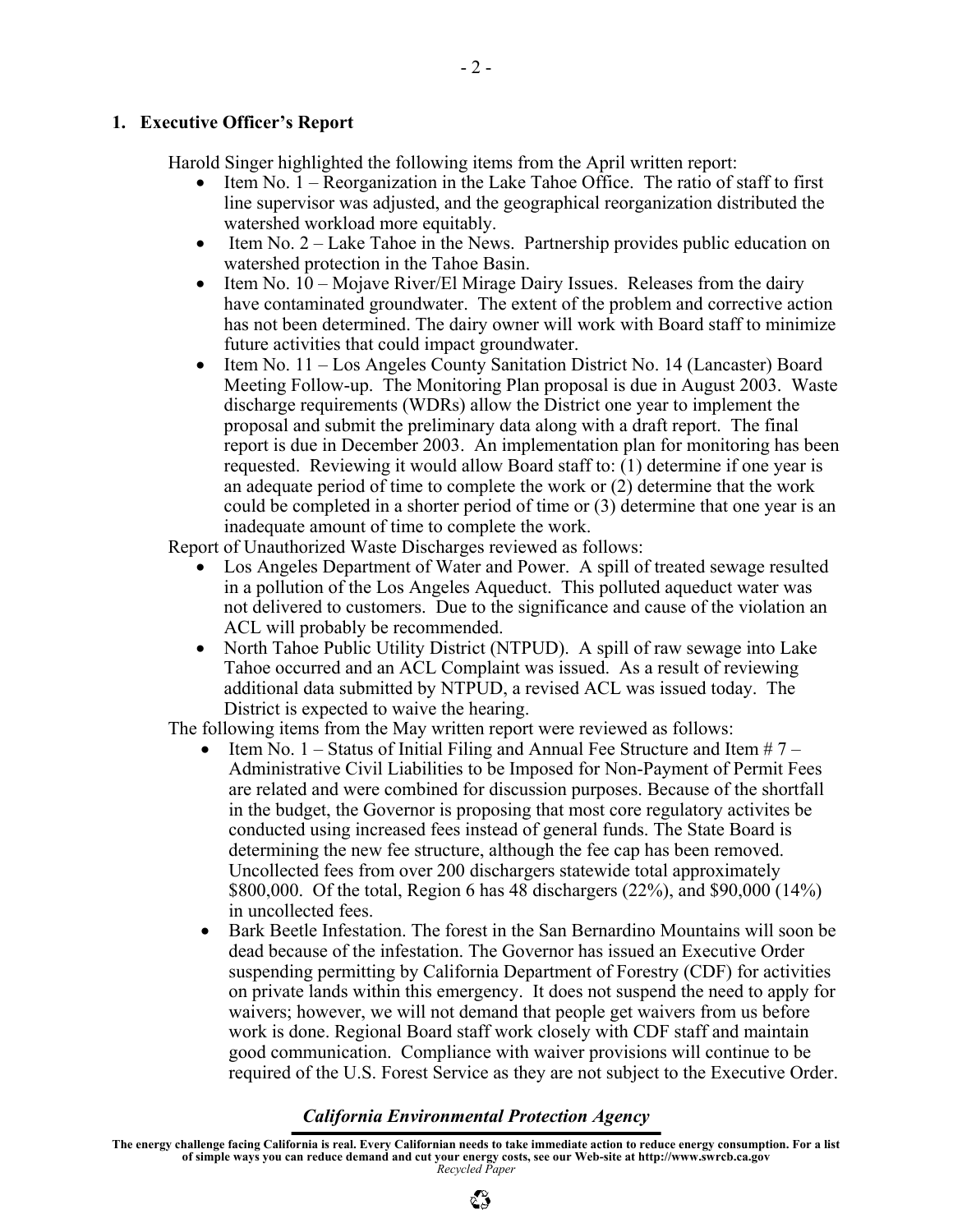• Item No. 5 – Spalding Community Service District, Eagle Lake. The Community Services District received approval for a grant that will help low-income property owners meet the costs of connecting to the new sewer system when it becomes available.

Violation List with Previous 12 Months Violations was discussed as follows:

- Alpine Meadows Late reporting. The report has since been submitted.
- Heavenly Valley Ski Area After morning snowmaking operation was completed the lines were drained into a water body, resulting in some erosion. The water was probably chlorinated because it was directly from the municipal water supply. Whether an ACL will be issued or not has yet to be determined.
- City of Barstow The two major issues are compliance problems with WDRS and pipeline breaks where some of the overflow was discharged to the Mojave River. Enforcement action is a possibility.

Other items discussed:

- Timber Waivers Those adopted by Regions 1, 5 and 6 have been petitioned to the State Board. The three petitions have been consolidated and a hearing has been scheduled for August 11-13. Region 6 is providing a response to the petition. Board member attendance in support of the January decision is invited.
- Budget State agencies have been instructed to submit a 10% layoff plan.

The afternoon session of the meeting adjourned at 5:00 p.m.

## **Regular Meeting, Continued 7:00 p.m., May 21, 2003**

Chair Eugene Nebeker called the meeting to order at 7:08 p.m. Board members present: William Betterley, John Brissenden, Eric Sandel and Claudette Roberts.

# **2. PUBLIC FORUM**

No one addressed the Board during the Public Forum.

#### **3. MINUTES**

• **Motion:** Moved by Eric Sandel, seconded by William Betterley and **unanimously carried** to adopt the March minutes as proposed.

# **4. ADOPTION OF THE UNCONTESTED CALENDAR**

Item #11 Tahoe Tom's site removed from the list. Item #12 was removed from the agenda and continued to the next meeting.

• **Motion:** Moved by Eric Sandel, seconded by William Betterley and **unanimously carried** to adopt the Uncontested Calendar as amended.

# **PLANS AND POLICY**

## *California Environmental Protection Agency* **10.** *Public Hearing* **– 1) Certifying a Mitigated Negative Declaration and 2) Resolution Adopting a Waiver of Filing a Report of Waste Discharge and Waiver of Waste**

**The energy challenge facing California is real. Every Californian needs to take immediate action to reduce energy consumption. For a list of simple ways you can reduce demand and cut your energy costs, see our Web-site at http://www.swrcb.ca.gov**  *Recycled Paper*

# $\mathbb{C}^{\infty}_{\mathcal{P}}$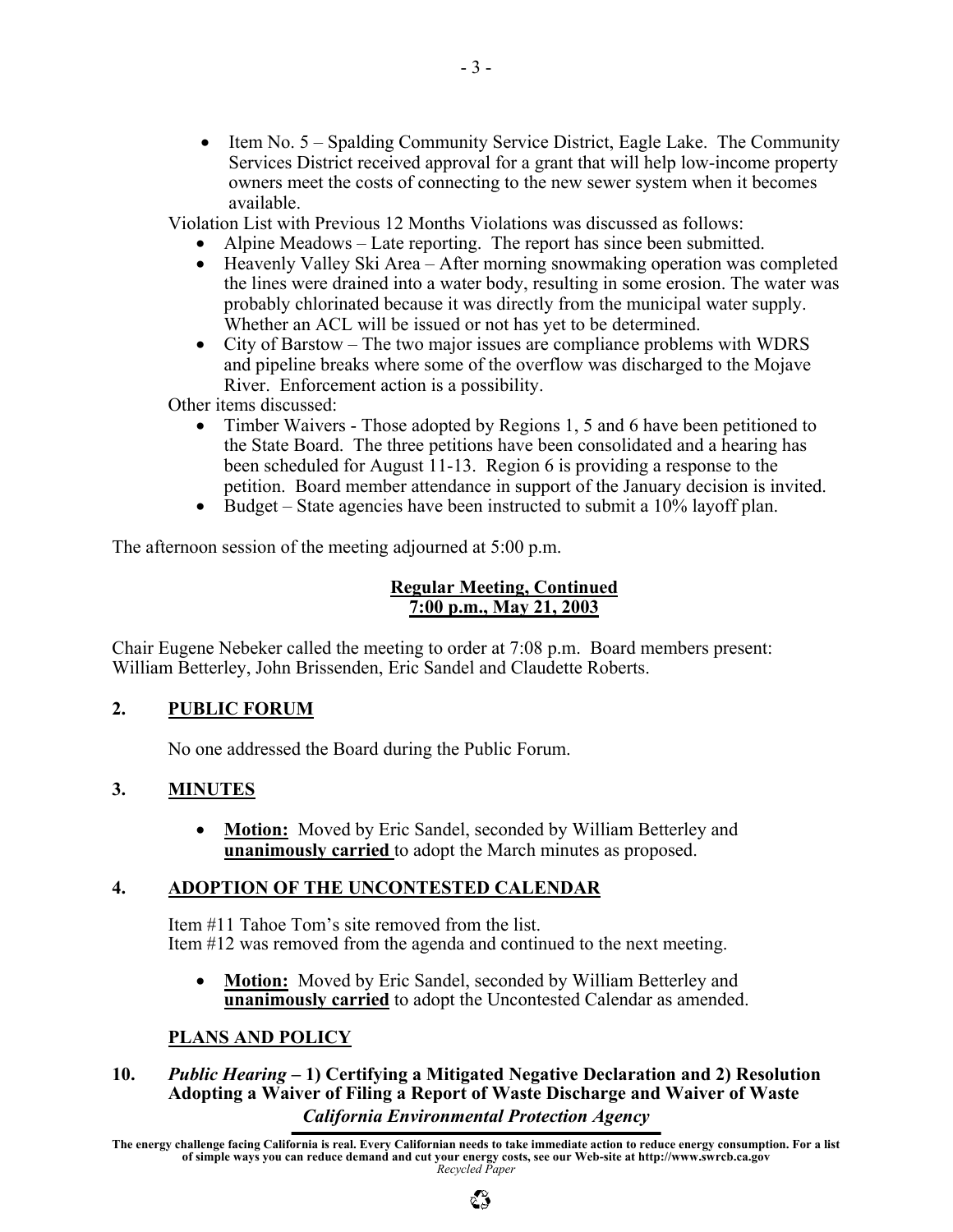#### **Discharge Requirements for Specific Types of Projects Conducted on Lands Administered by the United States Forest Service-Lake Tahoe Basin Management Unit (LTBMU) and authorizing the Executive Officer to enter into a Memorandum of Understanding (MOU) with the LTBMU**

Doug Smith, Senior Engineering Geologist, gave the staff presentation and discussed three project types the proposed waiver would cover as follows:

- $\triangleright$  Water quality improvement projects in sensitive lands
- $\triangleright$  Specific projects with little land disturbance in sensitive lands
- $\triangleright$  Any other project with no disturbance in sensitive lands

Michael Derrig, U.S. Forest Service, discussed the streamlining effect the proposed waiver would have on various water quality projects.

Mr. Smith outlined substantive changes in the proposed "draft" MOU distributed to Board members at the meeting.

- **Motion:** Moved by Claudette Roberts, seconded by Eric Sandel and **unanimously carried** to certify a Mitigated Negative Declaration.
- **Motion:** Moved by Claudette Roberts, seconded by Eric Sandel and **carried** to adopt a Resolution granting waivers for these projects and authorizing the Executive Officer to enter into an MOU with the LTBMU specifying the project types covered under the waivers and the project review process.

John Brissenden was opposed.

# **OTHER BUSINESS**

#### **13. Discussion of the Spread of Eurasian Watermilfoil at Lake Tahoe and a Proposal by Dr. Lars Anderson for a Pilot-scale Study Involving Aquatic Herbicide Use Within a Portion of the Tahoe Keys to Manage Eurasian Watermilfoil**

Jason Churchill, Environmental Scientist, gave the staff presentation and discussed the following:

- $\triangleright$  Background on Eurasian Watermilfoil and the problem at Lake Tahoe
- $\triangleright$  Basin Plan pesticide provisions
- $\triangleright$  Statewide Aquatic Pesticides General Permit
- $\triangleright$  Notice of Exclusion issued by the Executive Officer as a result of the same type of proposal from the Tahoe Keys Property Owners Association brought to the Board in January 2002
- $\triangleright$  Brief summary of the proposal
- $\triangleright$  Threat to beneficial uses posed by the invasive weed vs. concerns raised by putting chemicals into the water.

Mr. Churchill answered questions from Board members.

 Lars Anderson, USDA, Agricultural Research Service, Exotic and Invasive Weed Research, U.C. Davis detailed the current harvesting method which generates thousands

# *California Environmental Protection Agency*